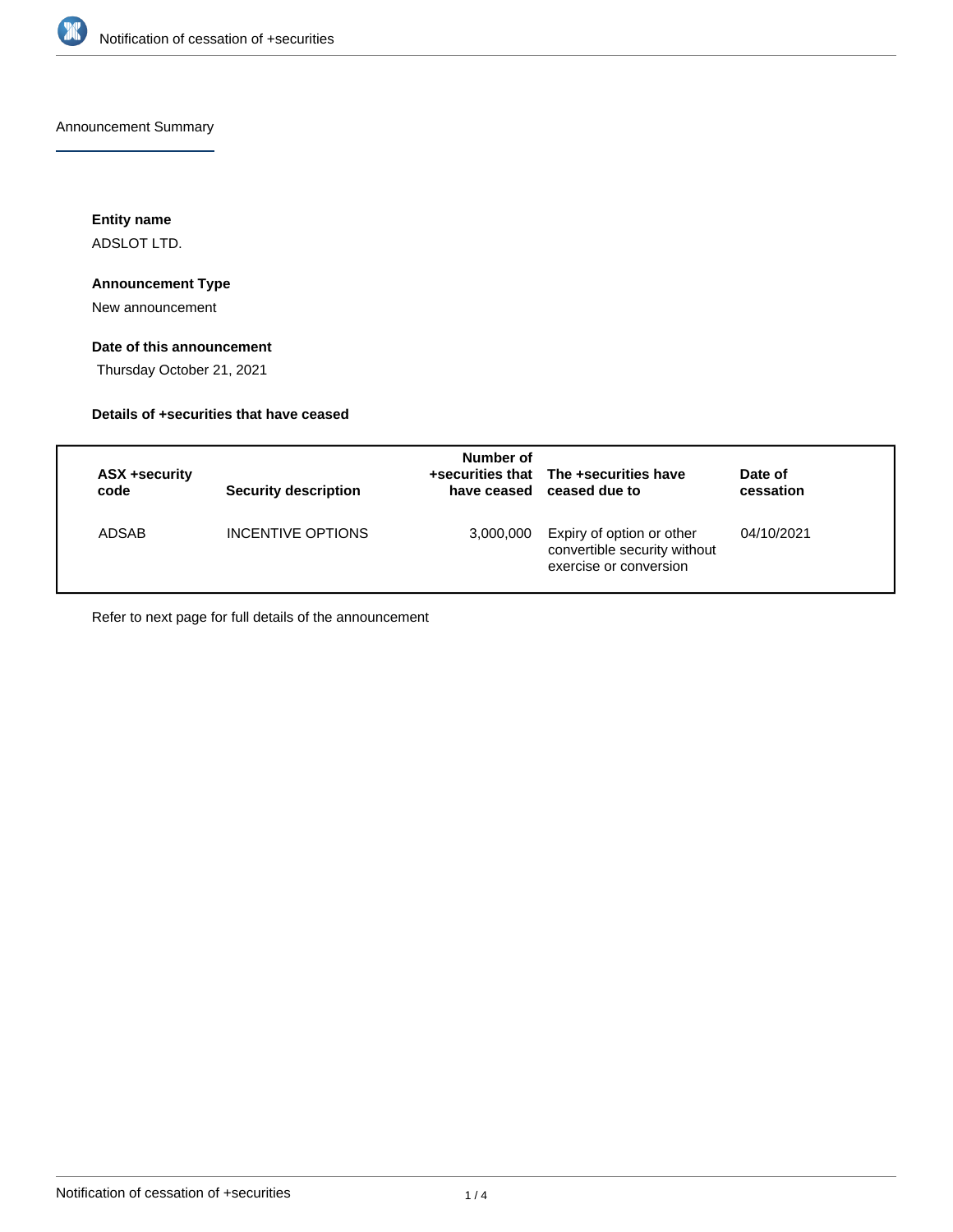

Part 1 - Announcement Details

### **1.1 Name of +Entity**

ADSLOT LTD.

We (the entity named above) provide the following information about our issued capital.

**1.2 Registered Number Type** ABN

**Registration Number** 70001287510

**1.3 ASX issuer code** ADS

**1.4 The announcement is** New announcement

### **1.5 Date of this announcement**

21/10/2021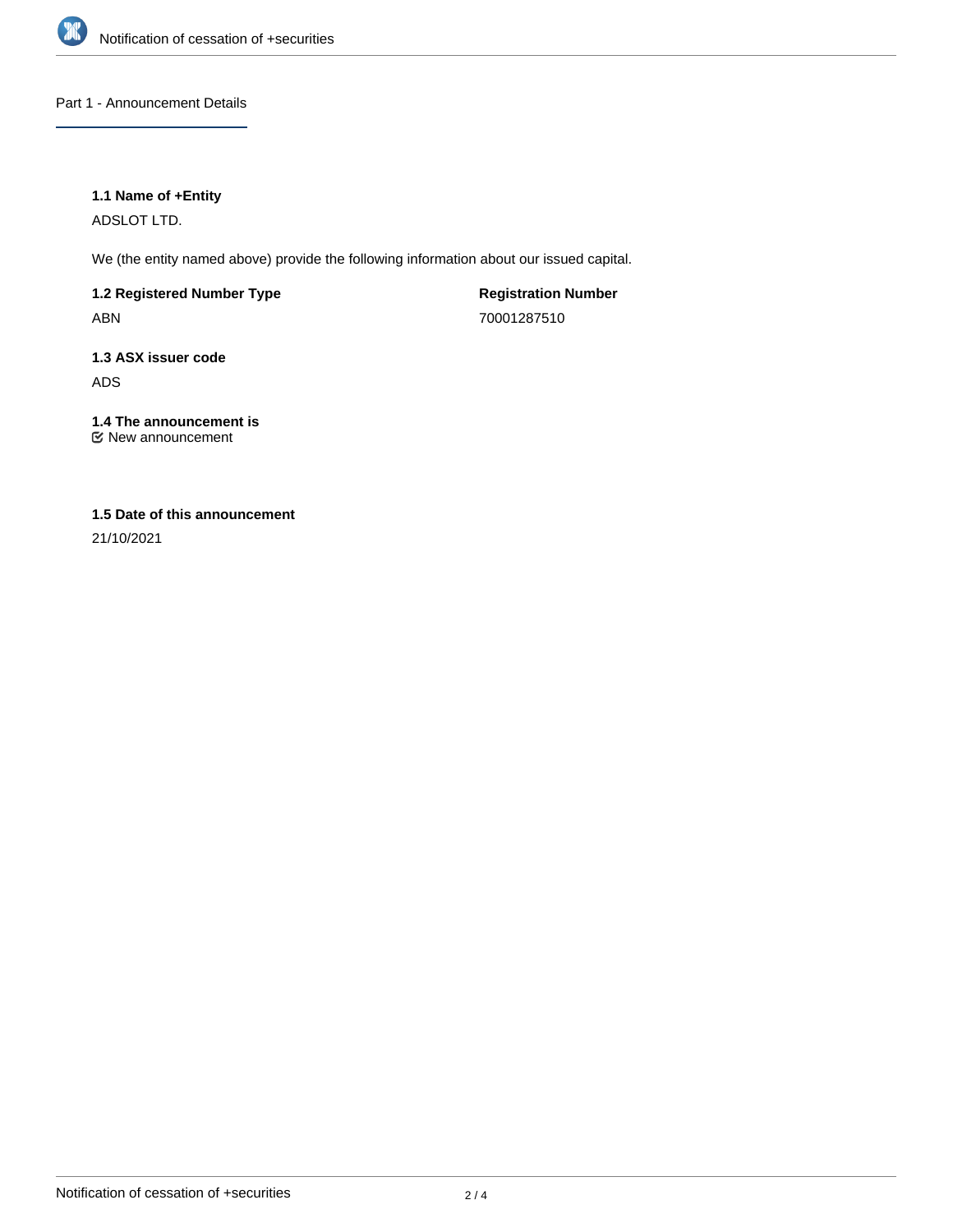

### Part 2 - Details of +equity securities or +debt securities that have ceased

## **ASX +Security Code and Description**

ADSAB : INCENTIVE OPTIONS

### **Unquoted +equity securities that have ceased**

### **Number of securities that have ceased**

3,000,000

# **Reason for cessation**

Expiry of option or other convertible security without exercise or conversion

**Date of cessation**

**Is the entity paying any consideration for the cessation?** No

# 4/10/2021

### **Any other information the entity wishes to notify to ASX about the cessation?**

3,000,000 Employee Options under the Adslot Incentive Option Plan (approved at the November 2017 AGM) issued to Executive Directors with exercise price of \$0.073 expired on 4 October 2021